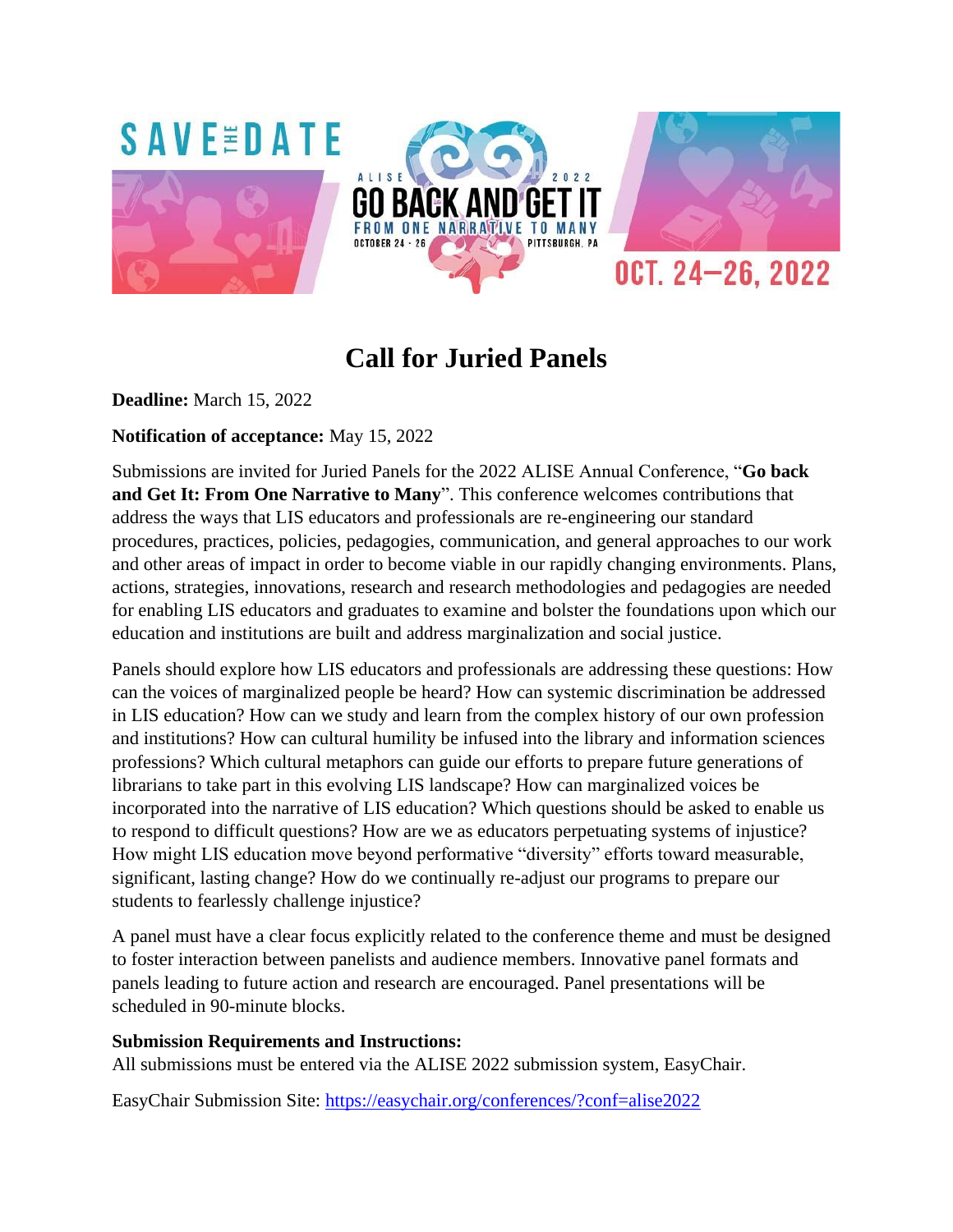Select the appropriate track: Juried Panels

#### **Proposal Submission Guidelines:**

- Length: The descriptions for the juried panels should be 800-1000 words in length.
- Keywords: Authors should provide two types of keywords.
	- (1) ALISE Research Taxonomy Topics: Authors should assign 3-5 keywords from the ALISE Research Taxonomy [\(https://www.alise.org/research-taxonomy-\)](https://www.alise.org/research-taxonomy-)
	- (2) Author Keywords: Authors should choose appropriate keywords (3-5 keywords) for their papers. Do not replicate keywords that were already listed from the ALISE Research Taxonomy.

## **Evaluation Criteria:**

Abstracts will be evaluated by the Juried Panels Committee according to the following criteria:

- 1. Congruence with the conference theme
- 2. Relevance to current and emerging issues in LIS education
- 3. Qualifications of the proposed presenters
- 4. Appropriateness of the panel format; innovation is encouraged
- 5. Opportunity for audience interaction

## **Conference Fee Waiver Policy**

All participants in any events of an ALISE Annual Conference must pay the appropriate registration fees.

## **Photo and Video Release:**

Registration, attendance at, or participation in, ALISE meetings and other activities constitutes an agreement by the registrant to the use and distribution (both now and in the future) of the registrant or attendee's image or voice in recordings, both live and on-demand, photographs, video, electronic reproductions, and audio of such events and activities by ALISE. ALISE has the right to record content delivered at its annual conference and to utilize the recordings in future content, programs, or materials. Attendee's registration may include technology that monitors their activities throughout the meeting, such as session attendance and exhibit booths visited.

## **ALISE Conference Proceedings:**

By submitting your proposal, you agree to publish the submission, if accepted, in the ALISE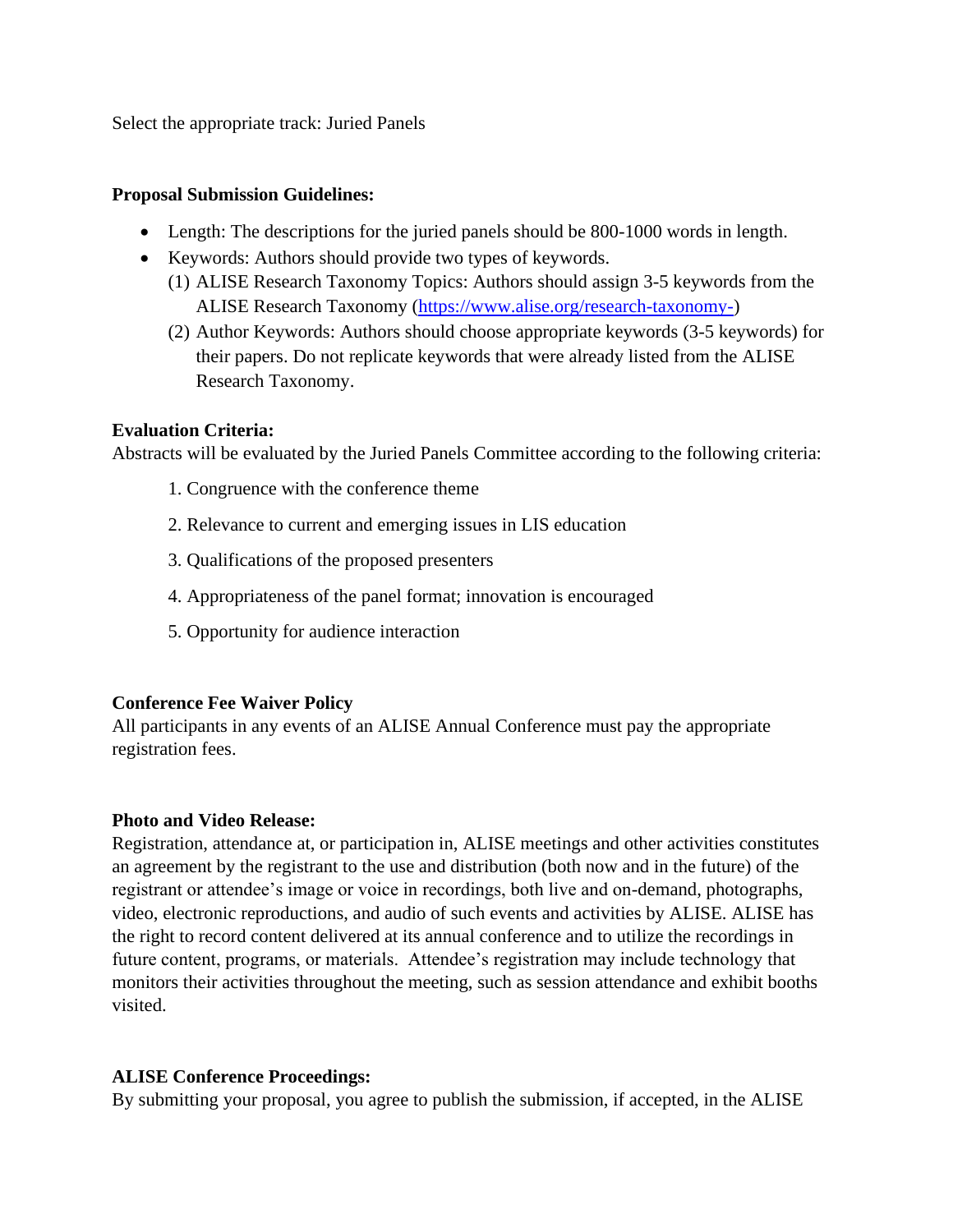Conference Proceedings, housed in the online repository IDEALS [\(https://www.ideals.illinois.edu/\)](https://www.ideals.illinois.edu/). Authors will retain the rights to their published work. Failure to comply with the proceedings deadlines will result in removal of the submission from the ALISE Conference Proceedings.

#### **Presentation at the ALISE 2022 Annual Conference:**

Authors whose proposals/papers/posters/panels are accepted are required to register for (fees apply), attend, and present the work at the ALISE 2022 Annual Conference. Failure to do so will result in removal of the papers/posters/panels from the conference schedule, the program, and the proceedings. Should the event be converted to a virtual conference, the same policy applies.

Conference presentation dates and times will be published online and in the conference program.

#### **Questions:**

Please direct questions regarding the 2022 ALISE Juried Panels co-chairs:

Ina [Fourie,](mailto:ina.fourie@up.ac.za) University of Pretoria Holly [Hebert,](mailto:holly.hebert@mtsu.edu) Middle Tennessee State University